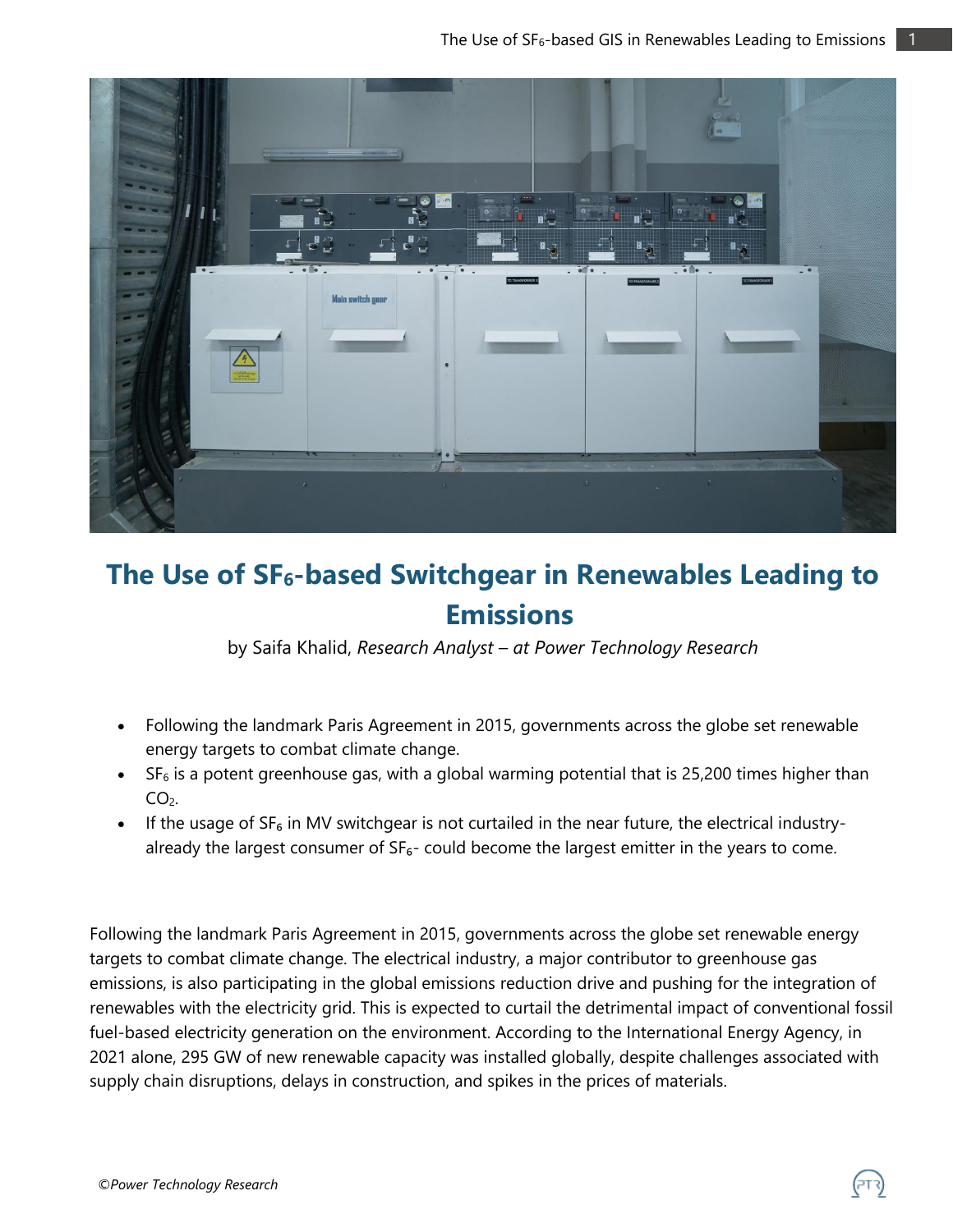

#### **Total Renewables Capacity Additions**

Figure 1: Renewable capacity additions (only solar and wind) from 2017-2026.

Source: International Energy Agency

### **Usage of SF₆-based Switchgear in the Renewable Sector**

According to Power Technology Research, the annual sales of MV switchgear in 2021 stood at around USD 20 Billion, while 52% of the units sold were GIS. Out of these 52%-unit sales, 20% came from the renewable sector. Within renewables, 70% of the switchgear that was used was GIS.



MV Switchgear Technology Split- Renewables 2021

Figure 2: MV switchgear technology split – renewables in 2021. Source: Power Technology Research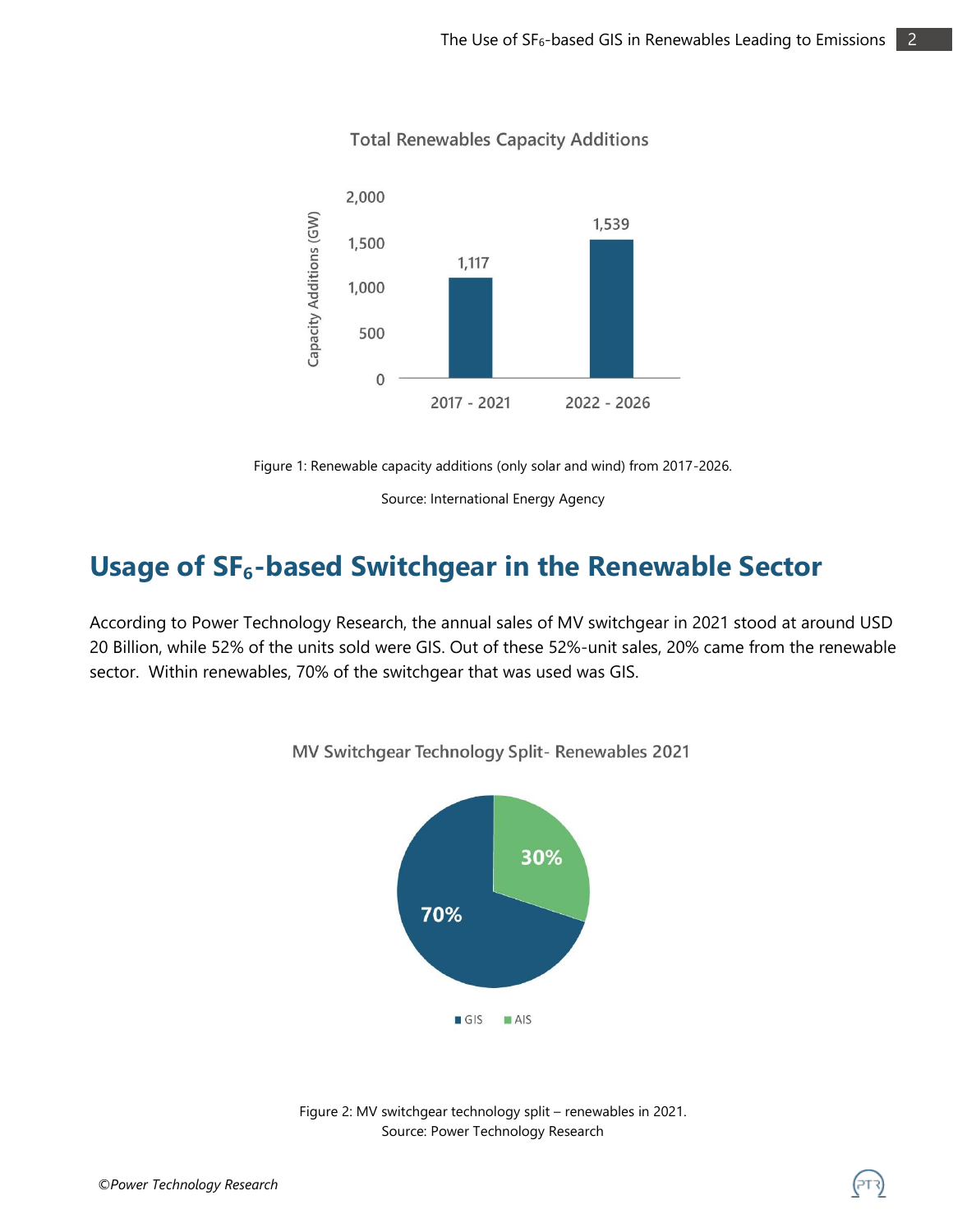Due to the excellent dielectric properties of  $SF_6$ , which not only lead to reduction in the size of electrical equipment but also minimize the use of resources such as land and material, GIS across the globe have been utilizing it since the 1960s. Despite its uses, however,  $SF<sub>6</sub>$  is a potent greenhouse gas, with a global warming potential that is 25,200 times higher than  $CO<sub>2</sub>$ .



Source: Power Technology Research

### SF<sub>6</sub> Emissions from the Renewable Sector

As per the forecasts of Power Technology Research, MV switchgear sales are expected to increase as all major countries across the globe are pushing to achieve their renewable generation capacity targets. The annual market for GIS-based MV switchgear in renewables is forecasted to grow with a CAGR of around 5%, on average, globally from 2021 to2027. Consequently, the share of  $SF<sub>6</sub>$  emissions from MV switchgear in the renewable sector will also increase. Thus, steep growth in the renewable sector, coupled with the continuous demand for compact MV switchgear in wind power make promoting the use of  $SF<sub>6</sub>$ -free switchgear in the renewable sector a logical choice.